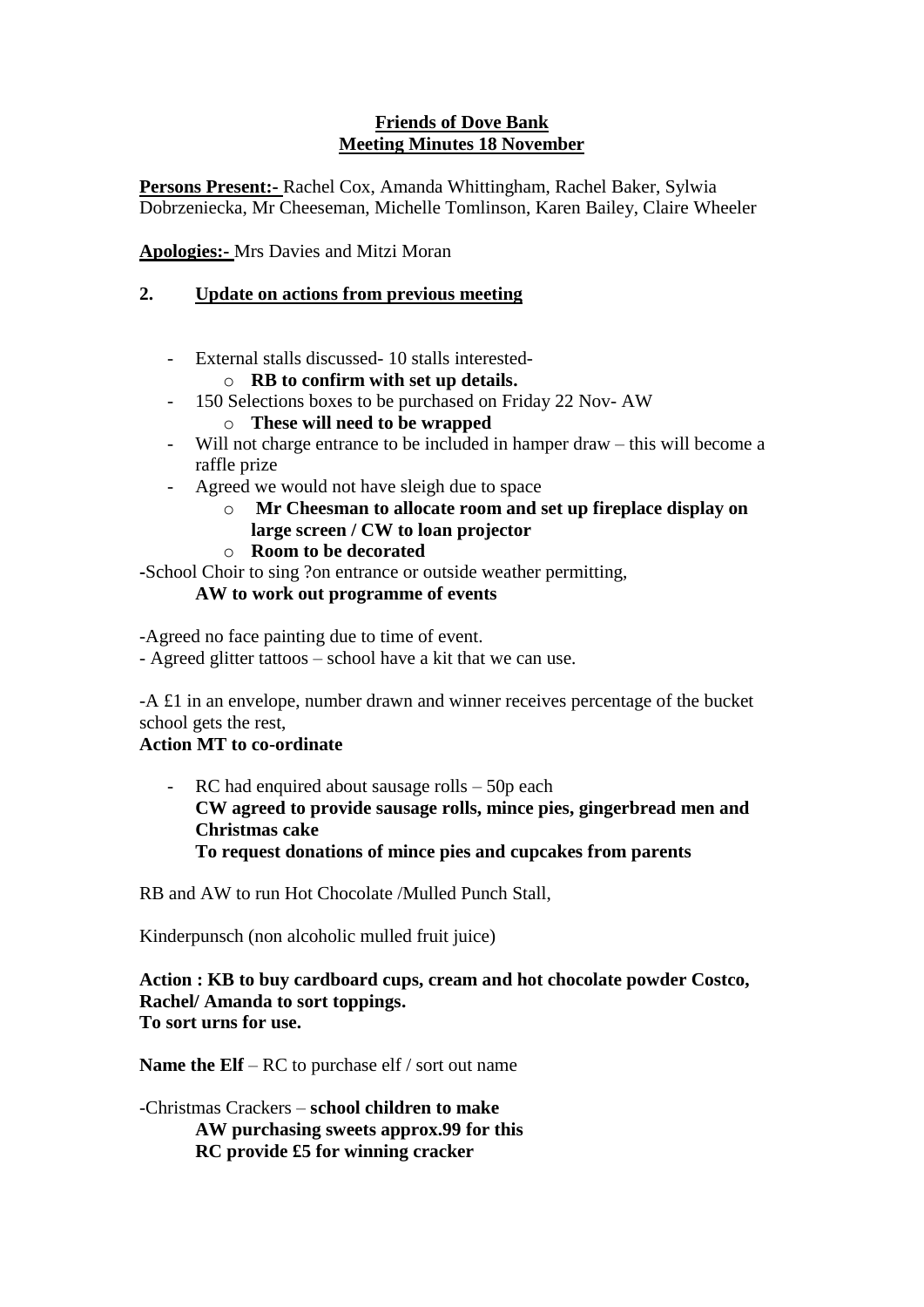# Find Golden carrot **Mr Cheesman to discuss with Mrs Davies ?happy to arrange**

# **Agreed not to have bottle stall, representative from NW Leics schools partnership, colouring competition, reindeer hoopla**

**-**The tickets from the tombola will need to be folded and sorted – agreed to ticket up on 29th November as donations received

# **MT to purchase raffle tickets**

# **2. Advertising**

- Reminder flyer to go out to parents:-
	- $\circ$  Non uniform day 29<sup>th</sup> November (tombola donations)
	- o Pre-pay for visit to Santa / baubles using School Money
	- o Cup Surprise info to be circulated
	- o Cup cake and mince pie donations request to be sent out
- Christmas Fair Flyer to be distributed

AW has already created flyers for events for distribution and requested posters

# **AW/RC to advertise on social media. AW has created a Facebook event that only she can /comment post. Please could we share on our Facebook feeds. AW to add stall holders onto event**

# **3. Raffle**

Agreed to ask all external stall holders to provide a raffle prize. Agreed max 15 prizes. We have enough donated inc. external stalls

RC, Mr Cheesman plus 1 to run raffle –

# **4. Santa's grotto**

Santa confirmed

Mrs Waterfall and Mrs Shaw to be Santa's helpers, have costumes etc (thanks) 6 time slots, Mrs Shaw will have a list of the children from the prepaid school moneyallow extra spaces in time slots for children who want to pay on the night.

# **5. Ways to help leaflet**

All agreed that the leaflet looked great – certainly something that we can utilize in the future to promote the group.

RC to add to next meeting agenda

# **6. Float**

**RC to sort out float for stalls**, Pots for float/ stalls in kitchen cupboards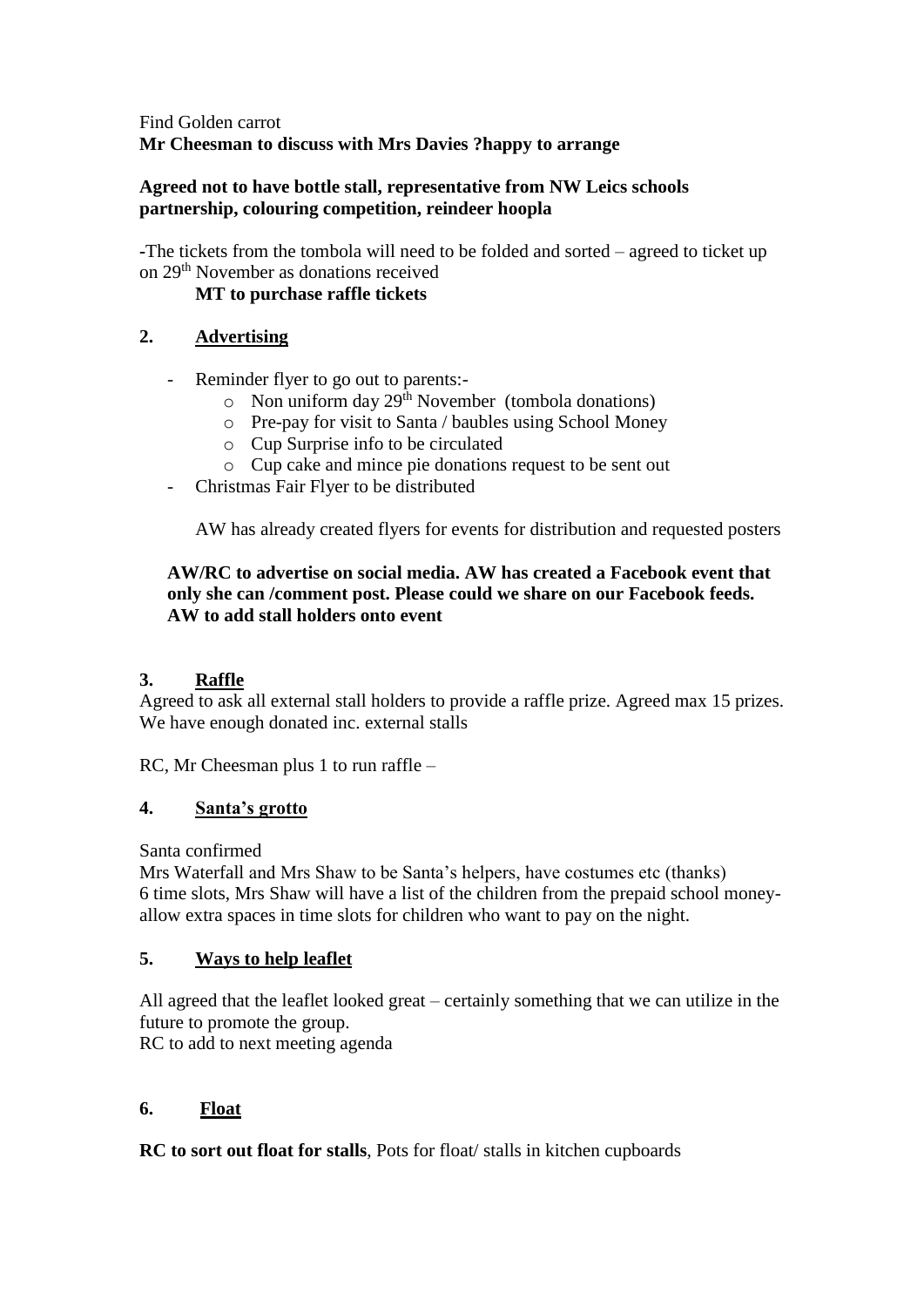# **7. Any other Business**

### **AW to sort rough layout of stalls in the hall (floorplan) The hall will be accessed on the night by the double doors to the hall**

### Volunteers – **Mr Cheesman to put up a notice in staff room if not already up. RB to email out as a final request to parents.**

**-**Stall holders can set up from 4pm on the night of the fair, RB to ask if they have their own tables to bring? Cash of £10 and small donation to the raffle given on the night (perhaps next year we need to ask for cheques in advance to secure the tables/ ensure that they turn up!)

#### **RB to message stall holders**

#### **AW has agreed to create signs for the stalls and refreshments**

The Christmas Fair has been organized by Dove Bank School and supported by the Friends of Dove Bank.

**8.** Date and Time of next meeting – RC to liaise with Mr Cheesman

#### **Post meeting notes**

Christmas Baubles not to be a pre-paid activity therefore they will be sold on a stall along with Christmas crafts, reindeer food and sticker books

Pre-pay Santa now available on school pay

Flyers and email to parents were sent on Friday  $22<sup>nd</sup>$  November along with twitter feed for non-uniform day.

CW to purchase milk

KB to ascertain if plastic cups/ napkins belong to group or LTS catering – to purchase supplies from Costco as required.

Tea and Coffee available

Selection boxes purchased – volunteers required to wrap

Hamper basket has been taken into school for staff to fill. Committee items to be given to RC on night of fair to add.

AW has purchased elf

£5 handed into office for Christmas cracker prize

RC to purchase spiced winter punch